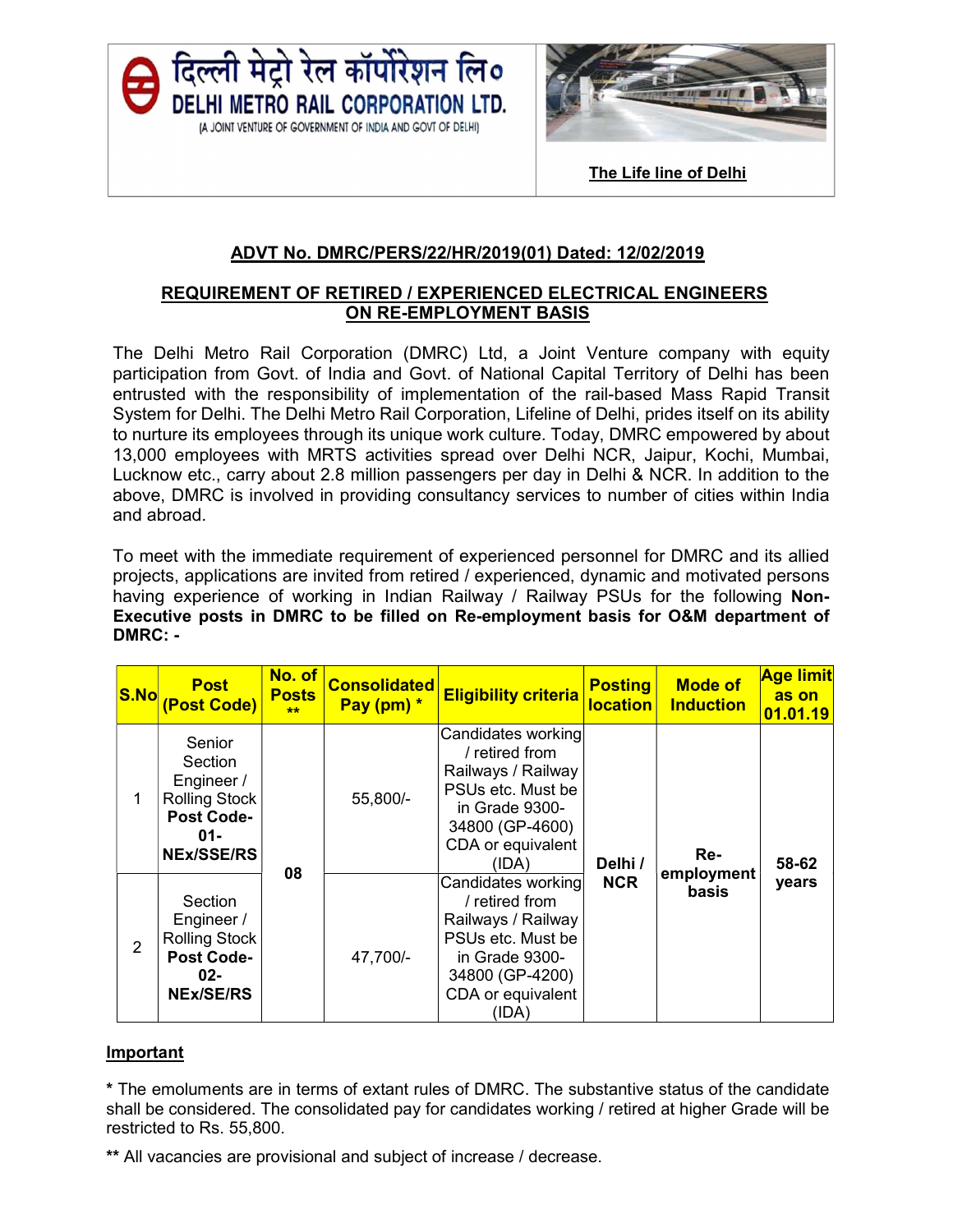### Selection process:

The selection methodology will comprise of Personal Interview. The selection process would judge different facets of knowledge, skills, experience, expertise, aptitude and physical ability. The candidates will be shortlisted for interview, based on their eligibility / relevant work experience, in the ratio of 1:5, subject to availability of candidates.

### No reimbursement on account of travel shall be made to the candidates appearing for the INTERVIEW.

### Schedule of selection:

- 1. Last date of receipt of duly filled in application (along with relevant documents) through Speed post is 08/03/2019. Incomplete applications or applications received after the due date will be summarily rejected. DMRC shall not be responsible for loss / delay in post.
- 2. The list of shortlisted candidates shall be uploaded on DMRC website on 19/03/2019 (tentatively) and interview will be held in the last week of March, 2019 at Metro Bhawan, Barakhamba Road, New Delhi (tentatively) (Complete details will be displayed on DMRC website).
- 3. No separate communication, by post, will be sent to candidates individually. Candidates are required to go through the instructions / schedule for interview displayed on DMRC website and appear for the interview, accordingly along with original copies of testimonials.
- 4. The final result will be declared by first week of April, 2019. (Tentatively).

Eligible and willing candidates for the aforesaid post may apply as per the application format at Annexure-I. The candidate must enclose all relevant documents in support of qualification, work experience, pay & pay scale (last drawn, in case of superannuated candidates).

The candidates presently employed in Govt. or Public Sector Undertaking (PSUs) should send their application through proper channel along with the copies of APARs for the last five years, Vigilance and D&AR clearance, so as to reach the below mentioned address within the stipulated time.

The duly filled in application form should be sent in an envelope super scribing the **Name of Post** on the cover prominently, latest by 08/03/2019, through speed post to the following address:

> Chief General Manager (HR) Delhi Metro Rail Corporation Ltd Metro Bhawan, Fire Brigade Lane, Barakhamba Road New Delhi.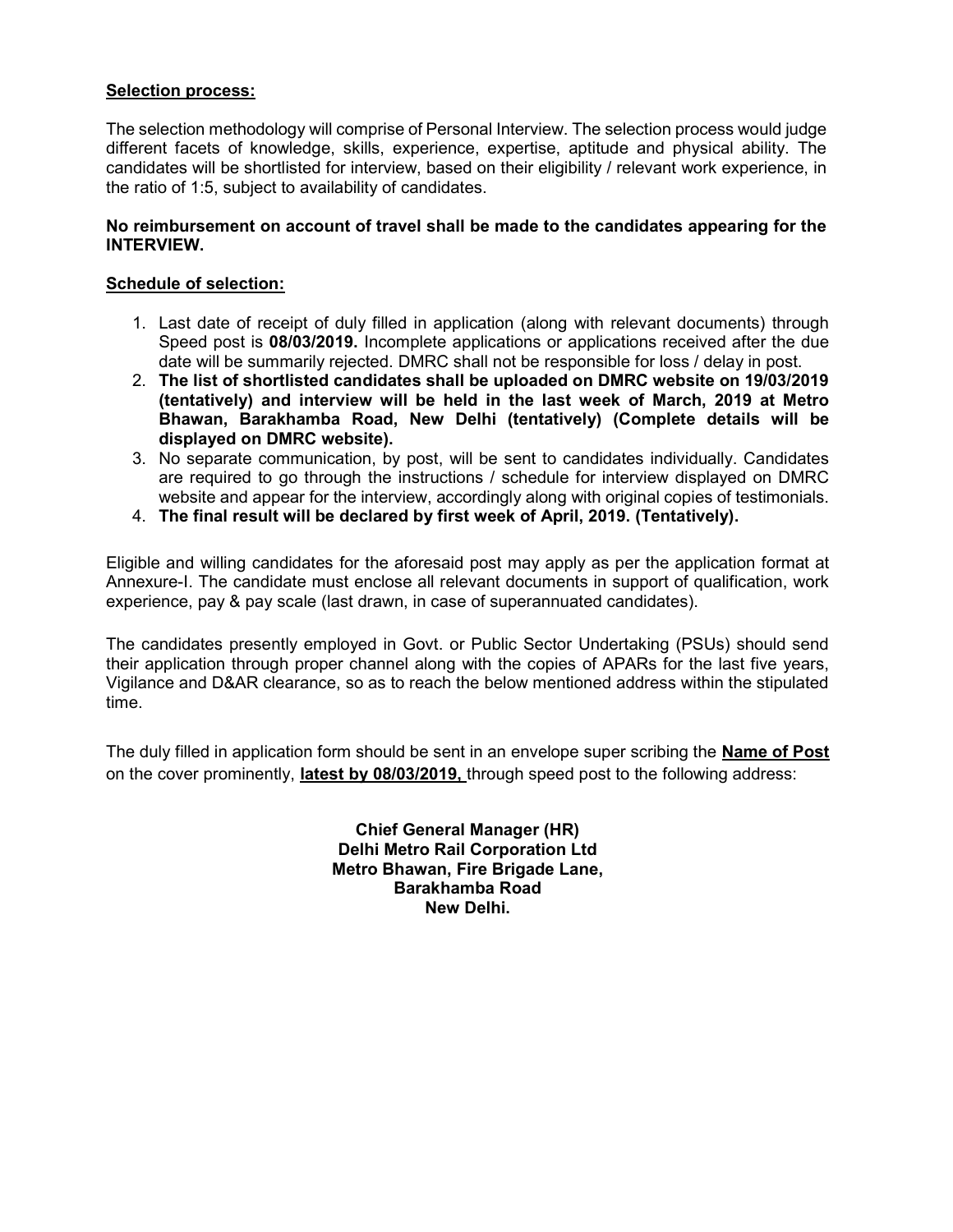## e दिल्ली मेट्रो रेल कॉर्पोरेशन लि० DELHI METRO RAIL CORPORATION LTD. (A JOINT VENTURE OF GOVERNMENT OF INDIA AND GOVT OF DELHI)

### ADVT. No. DMRC/PERS/22/HR/2019/01

## ANNEXURE I

AFFIX A **RECENT** PASSPORT SIZE SELF **ATTESTED** PHOTOGRAPH

### DMRC APPLICATION FORMAT

|                         |                                                                                              | (TO BE FILLED IN CAPITAL LETTERS BY THE APPLICANT IN HIS/HER OWN HANDWRITING) |                |                                  |                       |               |  |
|-------------------------|----------------------------------------------------------------------------------------------|-------------------------------------------------------------------------------|----------------|----------------------------------|-----------------------|---------------|--|
| S.No.                   | <b>DETAILS</b>                                                                               |                                                                               |                | <b>PARTICULARS</b>               |                       |               |  |
| 1A                      | <b>POST NAME</b>                                                                             |                                                                               |                |                                  |                       |               |  |
| B                       | <b>POST CODE</b>                                                                             |                                                                               |                |                                  |                       |               |  |
| $\mathbf{2}$            | <b>APPLICANT NAME (Sh./Smt./Ms.)</b>                                                         |                                                                               |                |                                  |                       |               |  |
| 3                       | <b>FATHER / HUSBAND NAME (Sh.)</b>                                                           |                                                                               |                |                                  |                       |               |  |
| $\overline{\mathbf{4}}$ | DATE OF BIRTH (dd/mm/yyyy)                                                                   |                                                                               |                |                                  |                       |               |  |
| 5                       |                                                                                              | AGE as on 01/01/2019 (Min 58 years -                                          | <b>YEARS</b>   | <b>MONTHS</b>                    |                       | <b>DAYS</b>   |  |
|                         | Max 62 years)                                                                                |                                                                               |                |                                  |                       |               |  |
|                         |                                                                                              |                                                                               |                |                                  |                       |               |  |
| 6                       | <b>CORROSPONDENCE ADDRESS</b>                                                                |                                                                               |                |                                  |                       |               |  |
|                         |                                                                                              |                                                                               |                |                                  |                       |               |  |
|                         |                                                                                              |                                                                               |                | <b>STATE:</b><br><b>PINCODE:</b> |                       |               |  |
| $\overline{7}$          |                                                                                              | <b>CONTACT NUMBER WITH STD CODE</b>                                           |                |                                  |                       |               |  |
| 8                       | <b>MOBILE NUMBER</b>                                                                         |                                                                               |                |                                  |                       |               |  |
| 9                       | <b>EMAIL ID</b>                                                                              |                                                                               |                |                                  |                       |               |  |
| 10                      | <b>CATEGORY (SC/ST/OBC/GENERAL)</b>                                                          |                                                                               |                |                                  |                       |               |  |
| 11                      | <b>EDUCATIONAL QUALIFICATIONS</b><br><b>Particulars</b>                                      |                                                                               |                |                                  |                       | <b>Passin</b> |  |
|                         | Qualification                                                                                | (Name of degree)                                                              | <b>Subject</b> | Institute /<br><b>University</b> | $%$ or<br><b>CGPA</b> | g Year        |  |
| A                       | <b>GRADUATION</b>                                                                            | Diploma / BE<br><b>B.Tech (Electrical or</b><br>equivalent)                   |                |                                  |                       |               |  |
| B                       | <b>OTHERS</b>                                                                                |                                                                               |                |                                  |                       |               |  |
| 12                      | <b>WORK EXPERIENCE (AS ON LAST DATE OF APPLICATION)</b><br>(FILL ONLY THE APPLICABLE COLUMN) |                                                                               |                |                                  |                       |               |  |
|                         |                                                                                              |                                                                               | <b>YEARS</b>   | <b>MONTHS</b>                    |                       | <b>DAYS</b>   |  |
| L                       |                                                                                              | <b>TOTAL EXECUTIVE EXPERIENCE</b>                                             |                |                                  |                       |               |  |
|                         | <b>CURRENTLY EMPLOYED /</b>                                                                  |                                                                               |                |                                  |                       |               |  |
| A                       | <b>SUPERANNUATED</b>                                                                         |                                                                               |                |                                  |                       |               |  |
|                         | <b>CURRENT ORGANIZATION</b>                                                                  |                                                                               |                |                                  |                       |               |  |
| B                       | (if currently employed)                                                                      |                                                                               |                |                                  |                       |               |  |
| C                       | <b>LAST ORGANIZATION</b><br>(if superannuated)                                               |                                                                               |                |                                  |                       |               |  |
| D                       | <b>DATE OF SUPERANNUATION</b><br>(dd/mm/yyyy) (if superannuated)                             |                                                                               |                |                                  |                       |               |  |

 $\mathbf{I}$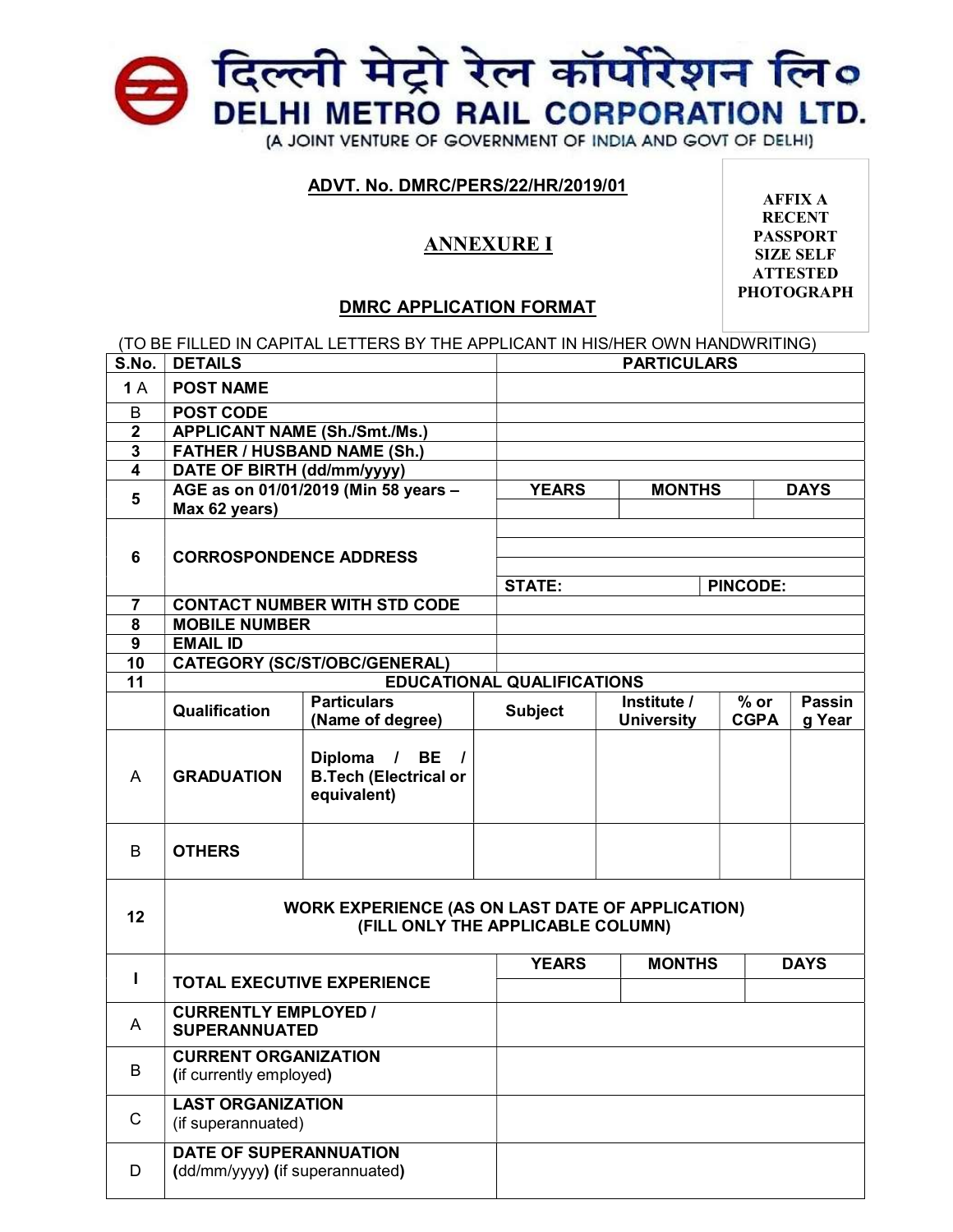| $\mathbf{u}$   | FOR APPLICANT FROM RAILWAYS in CDA SCALE (Complete details of service / position<br>held since joining) (separate sheet may be attached)                                              |                                                                     |                 |                                                                                     |  |  |  |
|----------------|---------------------------------------------------------------------------------------------------------------------------------------------------------------------------------------|---------------------------------------------------------------------|-----------------|-------------------------------------------------------------------------------------|--|--|--|
|                | <b>Post Held</b>                                                                                                                                                                      | <b>Organization Name</b><br>with place of posting                   | Pay Scale (CDA) | Period (To -From)<br>dd/mm/yy - dd/mm/yy                                            |  |  |  |
| A              |                                                                                                                                                                                       |                                                                     |                 |                                                                                     |  |  |  |
| B              |                                                                                                                                                                                       |                                                                     |                 |                                                                                     |  |  |  |
| $\mathsf{C}$   |                                                                                                                                                                                       |                                                                     |                 |                                                                                     |  |  |  |
| D              |                                                                                                                                                                                       |                                                                     |                 |                                                                                     |  |  |  |
| $\mathbf{III}$ |                                                                                                                                                                                       | held since joining) (separate sheet may be attached)                |                 | FOR RAILWAY PSU etc. APPLICANT in IDA SCALE (Complete details of service / position |  |  |  |
|                | <b>Post Held</b>                                                                                                                                                                      | <b>Organization Name</b>                                            | Pay Scale (IDA) | Period (To - From)<br>$dd/mm/yy - dd/mm/yy$                                         |  |  |  |
| A              |                                                                                                                                                                                       |                                                                     |                 |                                                                                     |  |  |  |
| B              |                                                                                                                                                                                       |                                                                     |                 |                                                                                     |  |  |  |
| $\mathsf{C}$   |                                                                                                                                                                                       |                                                                     |                 |                                                                                     |  |  |  |
| D              |                                                                                                                                                                                       |                                                                     |                 |                                                                                     |  |  |  |
| IV             |                                                                                                                                                                                       | <b>ESSENTIAL WORK EXPERIENCE</b>                                    |                 |                                                                                     |  |  |  |
|                | <b>EXTENSIVE EXPERIENCE WORKING IN MAINTENANCE &amp;</b><br><b>COMMISSIONING</b><br><b>ACTIVITIES</b><br><b>OF</b><br><b>ROLLING</b><br><b>STOCK</b><br>YES / NO<br><b>DEPARTMENT</b> |                                                                     |                 |                                                                                     |  |  |  |
| $\mathbf{V}$   | BREIF DESCRIPTION OF THE WORK EXPERIENCE                                                                                                                                              |                                                                     |                 |                                                                                     |  |  |  |
|                |                                                                                                                                                                                       |                                                                     |                 |                                                                                     |  |  |  |
| 13             | <b>WHETHER ANY PUNISHMENT / PENALTY WAS AWARDED</b><br>YES / NO<br>TO APPLICANT IN LAST 10 YEARS                                                                                      |                                                                     |                 |                                                                                     |  |  |  |
|                | IF YES, DETAILS OF CASE                                                                                                                                                               |                                                                     |                 |                                                                                     |  |  |  |
| 14             | WHETHER ANY ACTION OR ENQUIRY IS GOING ON<br>YES / NO<br><b>AGAINST APPLICANT</b>                                                                                                     |                                                                     |                 |                                                                                     |  |  |  |
|                | IF YES, DETAILS OF ENQUIRY                                                                                                                                                            |                                                                     |                 |                                                                                     |  |  |  |
| 15             | NOC FROM<br><b>CURRENTLY SERVING)</b>                                                                                                                                                 | CURRENT EMPLOYER ENCLOSED                                           | (IF             | YES / NO                                                                            |  |  |  |
| 16             | COPIES OF ANNUAL PERFORMANCE APPRAISAL REPORT<br>FOR LAST 5 YEARS ENCLOSED (only for currently employed<br>YES / NO<br>applicants)                                                    |                                                                     |                 |                                                                                     |  |  |  |
| 17             | INTERVIEW)                                                                                                                                                                            |                                                                     |                 | WHETHER APPEARED FOR INTERVIEW IN DMRC IN PAST (IF YES, DETAILS OF THE              |  |  |  |
|                |                                                                                                                                                                                       |                                                                     |                 |                                                                                     |  |  |  |
| 18             |                                                                                                                                                                                       | ANY OTHER RELEVANT INFORMATION (DISTINCTION/AWARD/CERTIFICATE etc.) |                 |                                                                                     |  |  |  |
|                |                                                                                                                                                                                       |                                                                     |                 |                                                                                     |  |  |  |